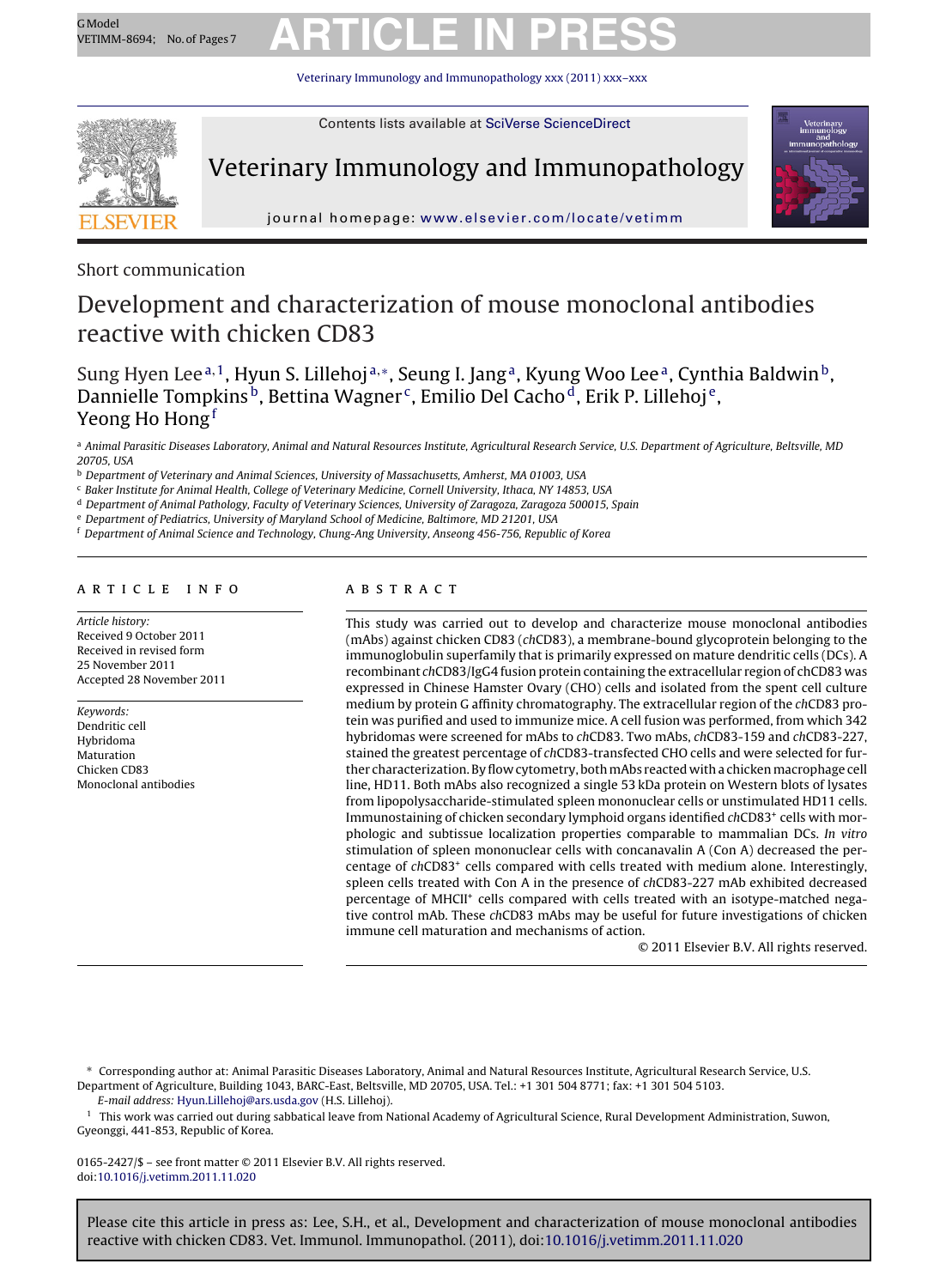G Model<br>VETIMM-8694; No.of Pages7 **ARTICLE IN PRESS** VETIMM-8694; No. of Pages7

### 2 S.H. Lee et al. / Veterinary Immunology and Immunopathology *xxx (2011) xxx–xxx*

#### **1. Introduction**

CD83 is a cell surface glycoprotein predominantly expressed on mature human and mouse dendritic cells (DCs) ([Zhou](#page-6-0) et [al.,](#page-6-0) [1992;](#page-6-0) [Prazma](#page-6-0) et [al.,](#page-6-0) [2007;](#page-6-0) [Jin](#page-6-0) et [al.,](#page-6-0) [2010\)](#page-6-0) and, to a lesser extent, on activated T and B lymphocytes [\(Kretschmer](#page-6-0) et [al.,](#page-6-0) [2007;](#page-6-0) [Prazma](#page-6-0) et [al.,](#page-6-0) [2007;](#page-6-0) [Wolenski](#page-6-0) et [al.,](#page-6-0) [2003\),](#page-6-0) regulatory T cells [\(Reinwald](#page-6-0) et [al.,](#page-6-0) [2008\),](#page-6-0) and activated macrophages [\(Cao](#page-5-0) et [al.,](#page-5-0) [2005;](#page-5-0) [Nicod](#page-5-0) et [al.,](#page-5-0) [2005\).](#page-5-0) DCs constitute a fundamental bridge between innate immune recognition of pathogen-associated molecular patterns (PAMPs) and acquired immunity. Activation of DCs by PAMPs up-regulates MHC class II (MHCII), CD80, and CD86 cell surface molecules that are required for DC interaction with naive T cells [\(Lee](#page-6-0) et [al.,](#page-6-0) [2011a;](#page-6-0) [Caux](#page-6-0) et [al.,](#page-6-0) [1994\).](#page-6-0) On T cells, CD83 acts as a costimulatory molecule [\(Su](#page-6-0) et [al.,](#page-6-0) [2009;](#page-6-0) [Aerts-Toegaert](#page-6-0) et [al.,](#page-6-0) [2007\)](#page-6-0) that promotes T cell survival in the periphery ([Prazma](#page-6-0) et [al.,](#page-6-0) [2007;](#page-6-0) [Luthje](#page-6-0) et [al.,](#page-6-0) [2008\).](#page-6-0) On B cells, CD83 is an early activation marker that it is up-regulated following engagement of Toll-like receptor4 by lipopolysaccharide (LPS) [\(Breloer](#page-5-0) et [al.,](#page-5-0) [2007;](#page-5-0) [Prazma](#page-5-0) et [al.,](#page-5-0) [2007\).](#page-5-0)

In humans and mice, CD83+ DCs are localized in the T cell areas of the secondary lymphoid organs [\(Cramer](#page-5-0) et [al.,](#page-5-0) [2000;](#page-5-0) [Zhou](#page-5-0) et [al.,](#page-5-0) [1992\).](#page-5-0) [Hansell](#page-5-0) et [al.](#page-5-0) [\(2007\)](#page-5-0) reported a similar distribution of chicken CD83<sup>+</sup> cells and characterized the structural properties of the chicken CD83 (chCD83) protein. Aside from this report, much less is known about the expression and function of chCD83 compared with its mammalian counterpart. Therefore, the current study was conducted to develop mouse monoclonal antibodies (mAbs) against chCD83 for the purpose of defining its immunological, cellular, and biochemical characteristics.

#### **2. Materials and methods**

#### 2.1. Expression and purification of recombinant chCD83

The extracellular region of the chicken CD83 gene was cloned into the pcDNA/IGHG4 expression vector as described earlier [\(Wagner](#page-6-0) et [al.,](#page-6-0) [2008\).](#page-6-0) Recombinant soluble chicken CD83/IgG4 fusion protein (rCD83/IgG4) was expressed in Chinese Hamster Ovary (CHO) cells, following a procedure described previously in detail [\(Wagner](#page-6-0) et [al.,](#page-6-0) [2005\).](#page-6-0) In brief, the recombinant CD83 (rCD83) protein was purified from serum free supernatant of a stable CD83/IgG4 transfectant using protein G affinity purification. The rCD83 was separated from the rIgG4 portion by enterokinase digestion (EKMax, Invitrogen, Eugene, OR) performed on the protein G column. This procedure allowed the elution of the rCD83 in PBS after digestion, while the rIgG4 portion was still bound by protein G. Afterwards, the rIgG4 heavy chain constant region dimer was eluted using 0.1 M glycine pH 2.0. The protein concentration of purified chCD83 was determined by a BCA assay (Pierce, Rockford, IL) and protein purity was confirmed by Coomassie staining following SDS-PAGE [\(Wagner](#page-6-0) et [al.,](#page-6-0) [2005\).](#page-6-0)

#### 2.2. Hybridoma production

BALB/c mice (Taconic Laboratories, Germantown, NY) were immunized by intraperitoneal injection of  $50 \,\mu$ g of

purified chCD83 protein combined with Gerbu adjuvant (Accurate Chemical,Westbury, NY). The mice were boosted with 25  $\mu$ g of chCD83 plus Gerbu adjuvant at days 14 and 21 post-primary immunization, followed by  $25 \mu$ g of chCD83 alone on days 28, 29, and 30. Mice were euthanized and spleen lymphocytes were fused with non-secreting mouse myeloma X63-Ag8.653 cells at day 3 post-immunization. Hybridomas were selected in RPMI 1640 medium supplemented with hypoxanthine–aminopterin–thymidine (Sigma, St. Louis, MO) and cell culture supernatants were screened for mAbs binding to chCD83/IgG4-transfected CHO cells by flow cytometry as described [\(Lee](#page-6-0) et [al.,](#page-6-0) [2011a,b\).](#page-6-0) Two mAbs, chCD83-159 and chCD83-227, were selected for further study.

#### 2.3. Flow cytometry

Single cell suspensions of CHO cells stably transfected with chCD83/IgG4 and HD11, an avian myelocytomatosis virus (MC29)-transformed macrophage cell line ([Klasing](#page-5-0) [and](#page-5-0) [Peng,](#page-5-0) [1987\),](#page-5-0) were fixed for 20 min at room temperature in 2.0% formaldehyde, washed twice with PBS, pH 7.2, and resuspended in 1.0 ml of PBS supplemented with  $0.5\%$  bovine serum albumin (FBS),  $0.02\%$  NaN<sub>3</sub> (Sigma), and/or 0.5% saponin for CHO cells stably transfected with chCD83/IgG4. The cells  $(1.0 \times 10^6/100 \,\mu$ l) were incubated on ice for 45 min with  $100 \mu l$  of appropriately diluted chCD83-159 or chCD83-227 mAbs. HB2, an anti-human T cell mAb, was used as a negative control ([Lee](#page-6-0) et [al.,](#page-6-0) [2011a,b\).](#page-6-0) The cells were washed twice with 2.0 ml of PBS buffer, incubated on ice for 30 min with fluorescein isothiocyanate (FITC)-conjugated rabbit anti-mouse IgG secondary Ab (Sigma), washed twice, resuspended in 1.0 ml, and analyzed with an FACSCalibur flow cytometer (BD, Franklin Lakes, NJ). Data was obtained from a total of  $1.0 \times 10^4$  viable cells.

#### 2.4. SDS-PAGE and Western blotting

Spleen mononuclear lymphocytes from 3-week-old broiler chickens (Ross/Ross, Longenecker's Hatchery, Elizabethtown, PA) were stimulated with  $5.0 \,\mathrm{\mu g/ml}$  of Escherichia coli lipopolysaccharide (LPS, Sigma) for 24 h [\(Lechmann](#page-6-0) et [al.,](#page-6-0) [2002;](#page-6-0) [Lee](#page-6-0) et [al.,](#page-6-0) [2011a\).](#page-6-0) Spleen cells and unstimulated HD11 cells were resuspended in 20 mM Tris HCl, pH 8.3, containing 137 mM NaCl, 10% glycerol, 1.0% Triton X-100, and 2.0 mM EDTA. The cells were disrupted by sonication for 25 sec, centrifuged at  $4^\circ$ C for 10 min at 12,000 rpm, and the supernatants were collected. Cell extracts (15.0  $\mu$ g) and purified chCD83 protein  $(2.0 \,\mu$ g) were mixed with an equal volume of 0.125 M Tris HCl, pH 6.8, containing 4.0% SDS, 20% glycerol, 10% 2-mercaptoethanol, and 0.004% bromophenol blue, and heated at 100 ℃ for 5 min. The proteins were resolved on 10–20% gradient SDS-acrylamide gels (Bio-Rad, Hercules, CA) and transferred to PVDF membranes (Millipore, Bedford, MA) ([Towbin](#page-6-0) et [al.,](#page-6-0) [1979\).](#page-6-0) The membranes were blocked with Superblock T20 (PBS) (Thermo Fisher Scientific, Rockford, IL), incubated overnight at  $4^\circ$ C with chCD83-159 or chCD83-227 mAbs (1:100), and bound Abs were detected with horseradish peroxidase-conjugated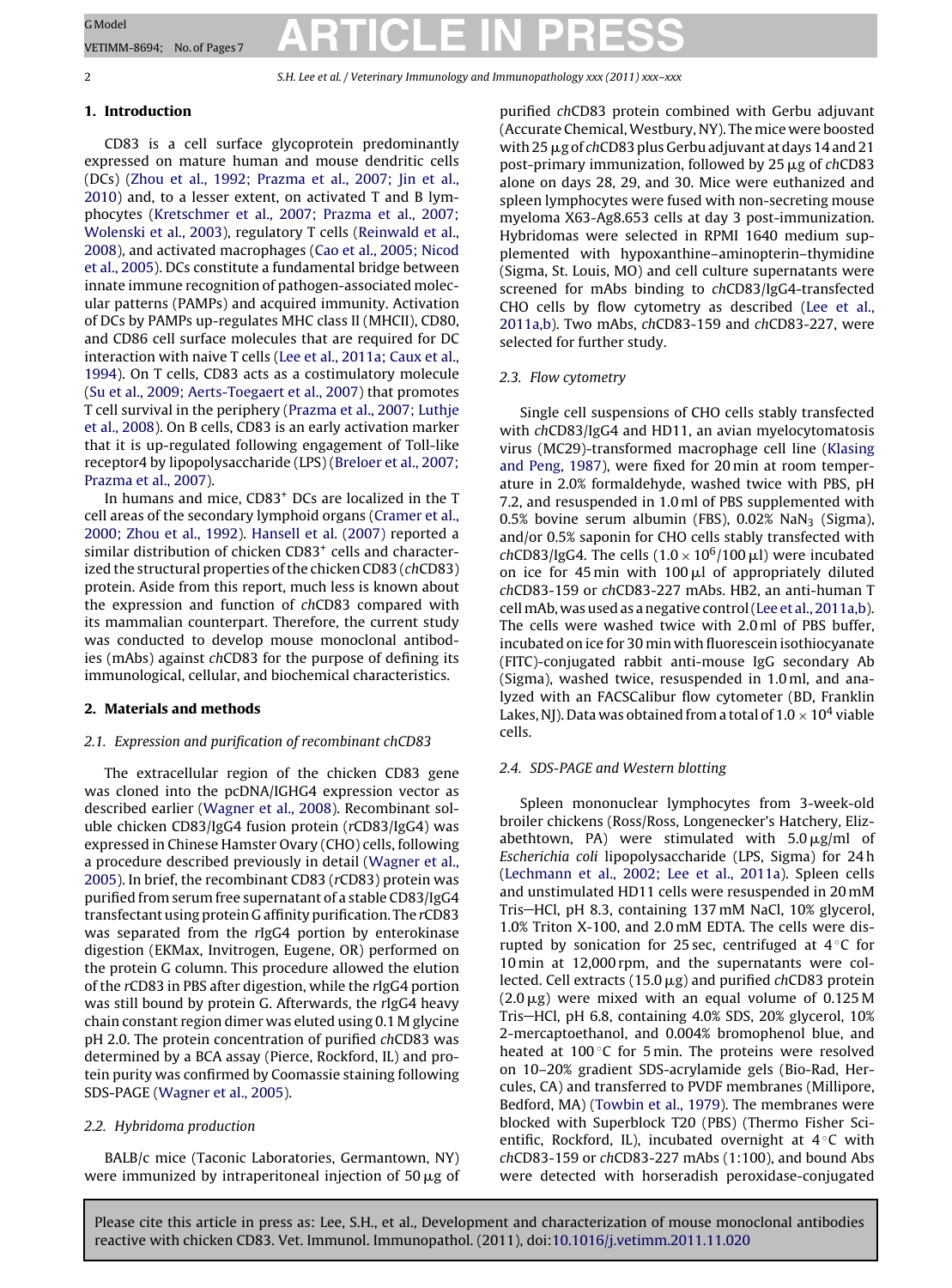### <span id="page-2-0"></span>G Model<br>VETIMM-8694; No.of Pages 7 **ARTICLE IN PRESS**

S.H. Lee et al. / Veterinary Immunology and Immunopathology *xxx (2011) xxx–xxx* 3



**Fig. 1.** Flow cytometric analysis of chCD83 mAbs using CHO-chCD83/IgG4 and HD11 cells. (A–C) CHO cells stably transfected with chCD83/IgG4 (1.0  $\times$  10<sup>6</sup>) were fixed in 2.0% formaldehyde for 20 min at room temperature and washed with PBS. Cell suspensions (100  $\mu$ l) were incubated for 45 min on ice with (A) HB2 mAb (negative control), (B) chCD83-159 mAb, or (C) chCD83-227 mAb. (D) HD11 cells (100  $\mu$ l, 1.0  $\times$  10<sup>6</sup> cells) prepared as above were incubated for 45 min on ice with chCD83-159 mAb. The cells were washed, incubated with FITC-conjugated rabbit anti-mouse IgG secondary Ab for 30 min on ice, and analyzed by flow cytometry. Data was obtained from a total of  $1.0 \times 10^4$  viable cells. The vertical bars in each panel represent the maximum fluorescence signals in the absence of primary antibody (i.e., background staining by secondary antibody alone). The horizontal bars in each panel represent positively staining cells, and the percentages of positively staining cells above background levels are listed in each panel.

rabbit anti-mouse IgG secondary Ab (1:1000) plus 4 chloro-1-naphthol substrate (Sigma).

#### 2.5. Indirect immunofluorescence

Spleen, bursa of Fabricius, and caecal tonsil tissues from 3-week-old broiler chickens were snap frozen in liquid nitrogen. Cryostat sections on glass slides were blocked for 10 min with 10% normal horse serum and incubated for 18 h at  $4^\circ$ C with chCD83-227 mAb (1:200), followed by 30 min incubation with FITC-conjugated rabbit anti-mouse IgG secondary Ab (1:2000) ([Lee](#page-6-0) et [al.,](#page-6-0) [2011a,b\).](#page-6-0) Tissue sections were observed with an Eclipse 80i Fluorescence Microscope (Nikon, Tokyo, Japan). As negative controls,the procedure was repeated in the absence of primary mAb.

#### 2.6. Concanavalin A-induced chCD83 and MHCII expression

Freshly prepared spleen mononuclear cells were resuspended in RPMI 1640 medium containing 5% FBS, 100 U/ml penicillin, and 100 µg/ml streptomycin (Sigma). To determine the effect of concanavalin A (Con A) on chCD83 expression, the cells (5.0  $\times$  10<sup>6</sup>/well) were seeded in 6-well plates and incubated at  $41^{\circ}$ C in a humidified incubator (Forma, Marietta, OH) with  $5\%$  CO<sub>2</sub> for 0-8 days with 5.0  $\mu$ g/ml of Con A, or medium alone as a negative control. At the end of incubation, the cells were harvested, washed, and analyzed by flow cytometry with chCD83-227 mAb as described above. To assess the ability of chCD83-227 mAb to inhibit MHCII expression, the cells were seeded and incubated as above with culture medium alone,  $5.0 \mu$ g/ml of Con A plus chCD83-227 mAb, or Con A plus an isotype-matched negative control (NC) mAb. The cells were harvested, washed, and analyzed by flow cytometry with a chicken MHCII mAb [\(Lee](#page-6-0) et [al.,](#page-6-0) [2011c\).](#page-6-0)

#### 2.7. Statistical analysis

Statistical analyses were performed using SPSS 15.0 software for Windows. All data were expressed as mean  $\pm$  S.D. values (n=4). Differences between mean values were compared using the Student's  $t$  test or the Duncan's multiple range test and were considered statistically significant at  $P < 0.05$ .

#### **3. Results**

#### 3.1. Production of chCD83 mAbs

Three hundred forty-two hybridomas were isolated from spleen cells of mice immunized with purified recombinant chCD83 protein. Among these hybridomas, chCD83-159 and chCD83-227 secreted mAbs that stained the highest percentage (45% and 64%, respectively) of CHO cells stably transfected with chCD83/IgG4 by flow cytometry (Fig. 1B and C). The chCD83-159 mAb also stained 83% of HD11 macrophages (Fig. 1D). An irrelevant mAb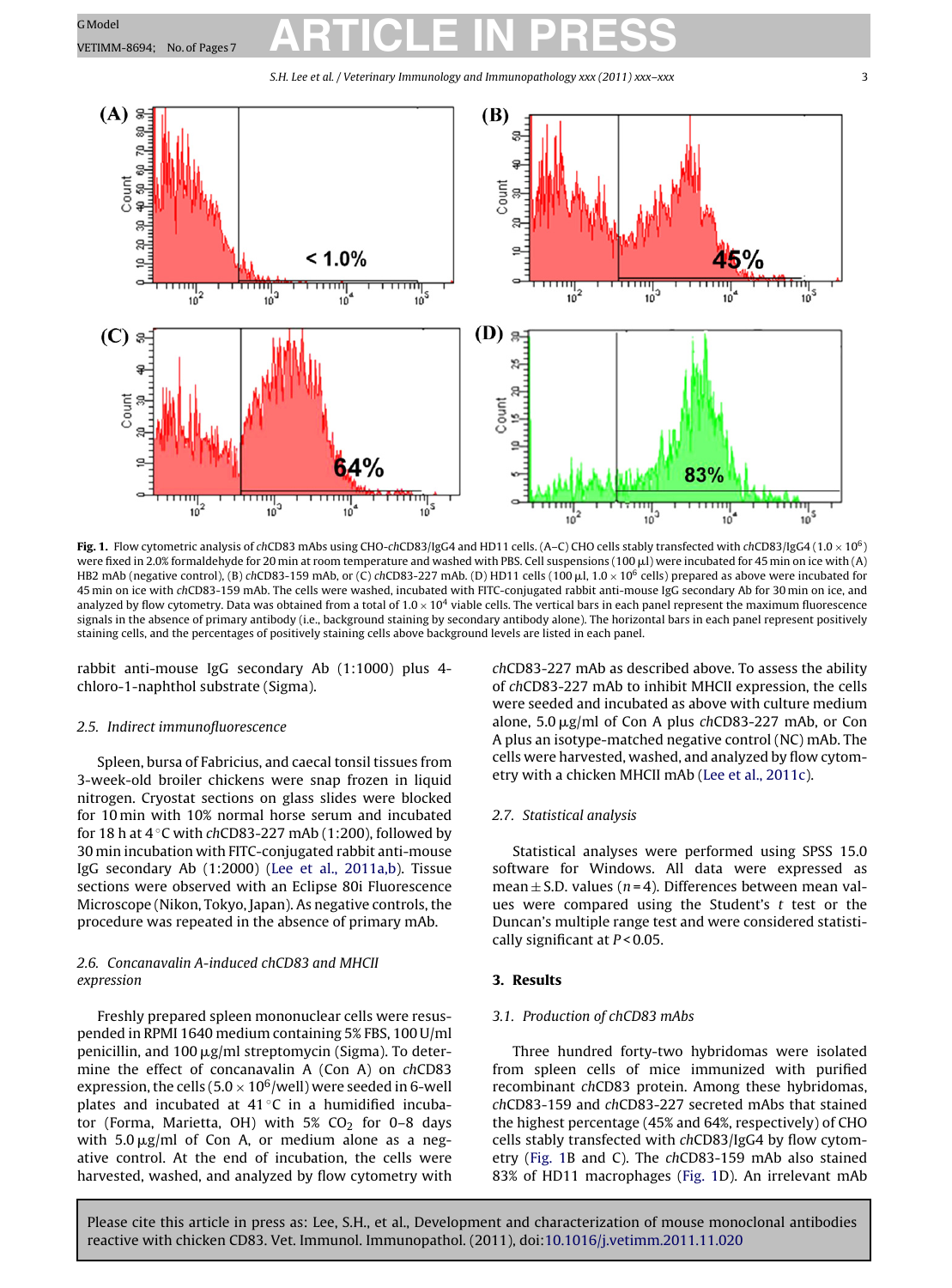### G Model<br>VETIMM-8694; No.of Pages7 **ARTICLE IN PRESS**

4 S.H. Lee et al. / Veterinary Immunology and Immunopathology *xxx (2011) xxx–xxx*



Fig. 2. Determination of the molecular size of chCD83. (A) Purified recombinant chCD83 protein was resolved by reducing SDS-PAGE and stained with Coomassie blue. (B) Extracts of spleen mononuclear cells (L1) and HD11 cells (L2) were analyzed by Western blotting using chCD83-227 mAb. The asterisks (\*) indicate the position of protein molecular weight markers in kDa. The arrows indicate the 23 kDa (A) and 53 kDa chCD83 (B) proteins.

against human T cells (HB2) stained less than 5% of CHOchCD83/IgG4 cells ([Fig.](#page-2-0) 1A) and of HD11 macrophages (data not shown). Therefore, these 2 hybridomas were cloned by limiting dilution and their mAbs secreted into the cell culture media were used for all subsequent analyses. Characterization of the remaining 340 hybridomas and their mAbs is currently ongoing in our laboratory. The chCD83- 159 and chCD83-227 mAbs retained their binding activities for CHO-chCD83/IgG4 cells following re-cloning of their hybridomas, but were non-reactive with CHO cells transfected with an irrelevant gene, chCD80/IgG4, encoding the chicken CD80/IgG4 fusion protein (data not shown).

#### 3.2. Determination of molecular size of chCD83

The recombinant chCD83/IgG4 protein in spent CHO cell culture medium was adsorbed to a protein G affinity column and the purified protein was released by enterokinase digesion. Coomassie blue-stained SDS-acrylamide gels under reducing conditions revealed a 23 kDa protein band corresponding to the extracellular region of chCD83 (Fig. 2A). Western blot analysis of lysates from LPS-stimulated spleen cells and from unstimulated HD11 macrophage cells resolved under identical conditions and using chCD83-227 mAb identified a 53 kDa band (Fig. 2B).

#### 3.3. Immunostaining in chicken lymphoid tissues with chCD83 mAbs

Immunofluorescence staining of the caecal tonsils, bursa of Fabricius and spleen identified chCD83<sup>+</sup> cells in all tissues examined ([Fig.](#page-4-0) 3). Morphologically, chCD83<sup>+</sup> cells were round, or elongated with long and thick processes reminiscent of mammalian DCs. In the caecal tonsils, chCD83+ cells were present in the submucosa of diffuse lymphoid tissues and germinal centers ([Fig.](#page-4-0) 3A). In the bursa of Fabricius, chCD83<sup>+</sup> cells were identified in the medulla and cortical area of the follicles, but not in the

follicle-associated epithelium or the interfollicular areas [\(Fig.](#page-4-0) 3B). In the spleen,  $chCD83<sup>+</sup>$  cells were found around the penicilliform capillary, either on the surface of the ellipsoid or inside the ellipsoid ([Fig.](#page-4-0) 3C). In addition, immunostaining cells were located in the red pulp and inside germinal centers, where positive cells formed a non-continuous network between lymphocytes in the periarteriolar lymphoid sheaths ([Fig.](#page-4-0) 3D).

#### 3.4. Con A-stimulated chCD83 and MHCII expression

A previous report demonstrated that human CD83+ DCs express cell surface ligands recognized by a variety of lectins, including Con A [\(El](#page-5-0) [Sherbini](#page-5-0) et [al.,](#page-5-0) [2000\).](#page-5-0) Therefore, we examined chCD83 surface expression on spleen mononuclear cells following Con A treatment. Con A stimulation increased chCD83 expression on splenocytes at day 1 post-treatment, but decreased chCD83 expression at days 2–8 post-treatment [\(Fig.](#page-5-0) 4A). Next, we tested the ability of chCD83 mAb to neutralize Con A-stimulated MHCII antigen expression based on the recent study that CD83 increases MHCII expression on mouse DCs ([Tze](#page-6-0) et [al.,](#page-6-0) [2011\).](#page-6-0) Treatment of spleen mononuclear cells with Con A plus chCD83-227 mAb for 1–8 days significantly reduced the percentage of MHCII<sup>+</sup> cells compared with cells treated with Con A plus an isotype-matched negative control (NC) mAb [\(Fig.](#page-5-0) 4B).

#### **4. Discussion**

The results of this study demonstrate that: (a) chCD83- 159 and chCD83-227 mAbs reacted with a chicken macrophage cell line, HD11, (b) both mAbs recognized a 53 kDa protein on Western blots of lysates from LPSstimulated spleen mononuclear cells or unstimulated HD11 cells, (c) fluorescent mAb staining of caecal tonsils, bursa of Fabricius, and spleen identified chCD83<sup>+</sup> cells similar to mammalian DCs, (d) Con A-stimulated spleen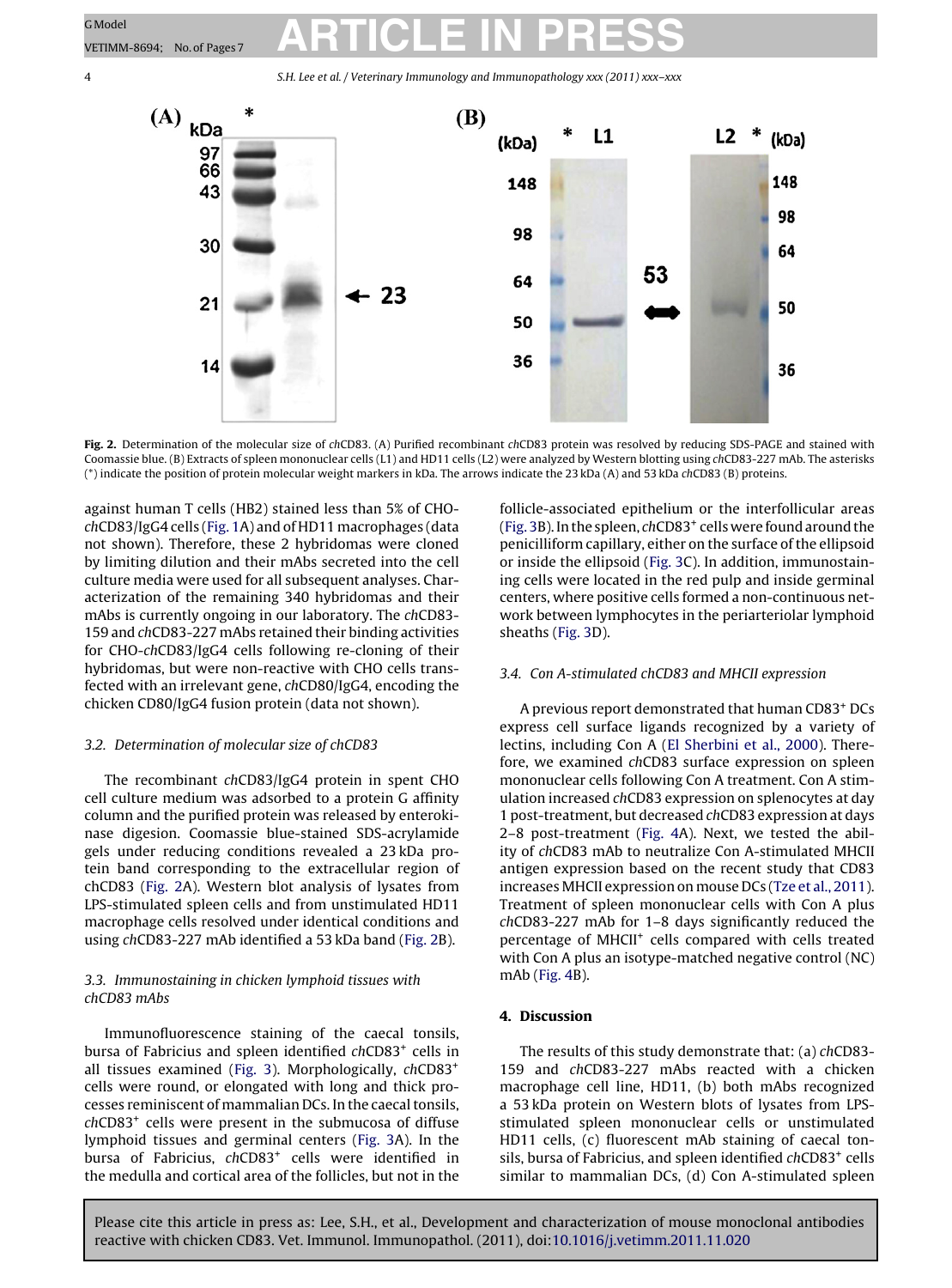# <span id="page-4-0"></span>G Model<br>VETIMM-8694; No.of Pages 7 **ARTICLE IN PRESS**

S.H. Lee et al. / Veterinary Immunology and Immunopathology *xxx (2011) xxx–xxx* 5



**Fig. 3.** Immunolocalization of chCD83 in lymphoid organs. (A) Caecal tonsil, (B) bursa of Fabricius, and (C and D) spleen were frozen in liquid nitrogen and tissue sections were stained with chCD83-227 mAb for 18 h, followed by FITC-conjugated goat anti-mouse IgG secondary antibody for 30 min. lmmunostaining cells were visualized by fluorescence microscopy. Scale bars represent 200 µm (A), 100 µm (B), 150 µm (C), and 100 µm (D).

mononuclear cells had a decreased percentage of chCD83<sup>+</sup> cells compared with cells treated with medium alone, and (e) spleen cells treated with Con A in the presence of chCD83-227 mAb exhibited a decreased percentage of MHCII<sup>+</sup> cells compared with cells treated with Con A plus an isotype-matched negative control mAb. Chicken CD83- 159 mAb showed similar results to chCD83-227 mAb (data not shown).

CD83 is a highly sensitive and early activation marker of mammalian DCs ([Zhou](#page-6-0) et [al.,](#page-6-0) [1992;](#page-6-0) [Prazma](#page-6-0) et [al.,](#page-6-0) [2007\).](#page-6-0) In these cells, the CD83 gene is expressed as a 205-amino acid polypeptide with a predicted molecular weight of 23 kDa ([Prazma](#page-6-0) [and](#page-6-0) [Tedder,](#page-6-0) [2008\).](#page-6-0) However, the mature CD83 protein expressed by normal cells has an observed molecular weight of 45–50 kDa due to N-linked glycosylation of its ectodomain [\(Zhou](#page-6-0) et [al.,](#page-6-0) [1992;](#page-6-0) [Cao](#page-6-0) et [al.,](#page-6-0) [2005\).](#page-6-0) Aberrant glycosylation of CD83 in the Hodgkin's diseasederived cell line, KM-H2, further increases its molecular

weight to 53 kDa ([Hock](#page-5-0) et [al.,](#page-5-0) [2001\).](#page-5-0) In this study, we identified a 53 kDa protein in lysates of spleen cells and HD11 macrophages that was greater than the observed 23 kDa of chCD83 recombinant protein purified from CHO cells. Because CHO cells are reportedly deficient in some glycosyltransferases necessary for normal protein glycosylation [\(Bäckström](#page-5-0) et [al.,](#page-5-0) [2003\),](#page-5-0) this discrepancy in molecular weights may be due to hypoglycosylation of the recombinant protein compared with the native molecule. It is also reported that glycosylation of native mammalian CD83 influences its immunoreactivity on Western blots [\(Lechmann](#page-6-0) et [al.,](#page-6-0) [2002\).](#page-6-0) Alternatively, we cannot rule out the possibility that over-digestion of recombinant chCD83 with enterokinase released a smaller molecular weight polypeptide fragment of the full-length chCD83 from the protein G column, which was subsequently used to generate the chCD83 mAbs recognizing the larger, intact protein.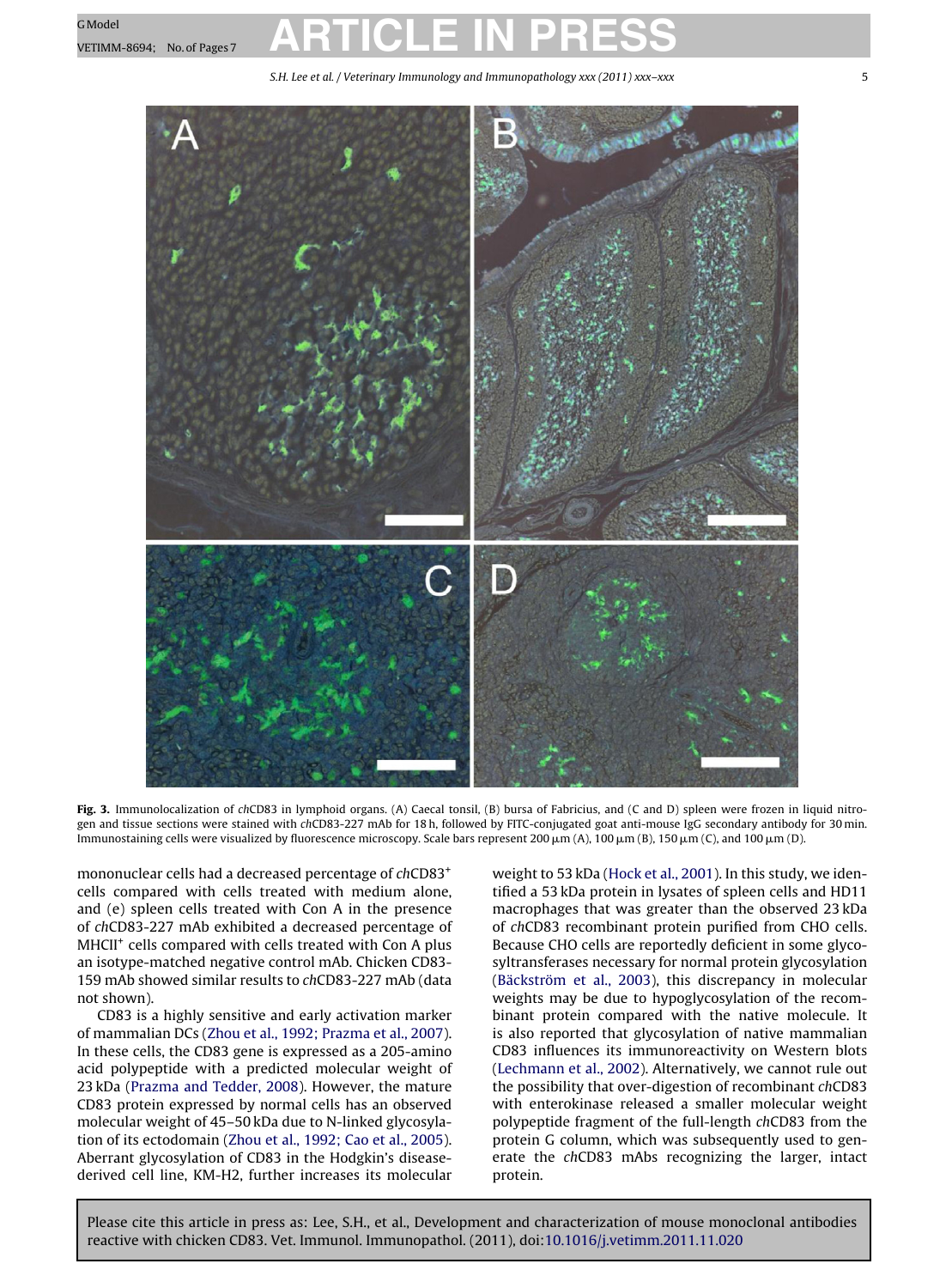### <span id="page-5-0"></span>G Model<br>VETIMM-8694; No.of Pages7 **ARTICLE IN PRESS**

6 S.H. Lee et al. / Veterinary Immunology and Immunopathology *xxx (2011) xxx–xxx*



**Fig. 4.** Effects of Con A on chCD83 and MHCII expression. (A) Spleen mononuclear cells ( $5.0 \times 10^6$ ) were incubated with culture medium alone or 5.0  $\mu$ g/ml of Con A for 0–8 days, and analyzed by flow cytometry using chCD83-227 mAb as described in [Fig.](#page-2-0) 1. The percent inhibition of chCD83 expression was calculated as (% medium  $-\%$  Con A)/(% medium) × 100, where % medium represents medium-cultured spleen mononuclear cells immunostained with chCD83-227 mAb and % Con A represents Con A-cultured spleen mononuclear cells immunostained with chCD83-227 mAb. Each value represents the mean  $\pm$  S.D. value (n=4). \*\*\* $P \le 0.001$ comparing % inhibition at days 1–8 with day 0 by the Student's t-test. (B) Spleen mononuclear cells  $(5.0 \times 10^6 \text{ cells/ml})$  were incubated with culture medium alone, Con A plus chCD83-227 mAb, or Con A plus isotypematched negative control (NC) mAb for 8 days, and analyzed by flow cytometry for MHCII expression. Each value represents the mean  $\pm$  S.D. value ( $n = 4$ ). Data points with different letters are significantly different  $(P \le 0.05)$  according to the Duncan's multiple range test.

As would be expected for MHCII expression following in vitro ConAstimulation ([Lee](#page-6-0) et [al.,](#page-6-0) [2011a\),](#page-6-0) we observed an increased percentage of MHCII<sup>+</sup> cells in Con A-stimulated splenocytes compared with unstimulated cells. Further, addition of chCD83-227 mAb significantly inhibited the Con A-dependent MHCII+ spleen cell expression. In accordance with the latter observation, [Kretschmer](#page-6-0) et [al.](#page-6-0) [\(2007\)](#page-6-0) reported that decreased expression of CD83 on murine B cells was correlated with reduced LPS-stimulated MHCII expression. Unexpectedly, however, in vitro stimulation of spleen cells with Con A decreased the percentage of chCD83+ cells compared with cells treated with medium alone. Because overexpression of CD83 interfered with calcium signaling, immunoglobulin secretion, and IL-10 production ([Kretschmer](#page-6-0) et [al.,](#page-6-0) [2007\)](#page-6-0) and reduced antigenspecific T cell-dependent and -independent antibody production by mouse B cells (Breloer, 2008), we hypothesize that down-regulation of chCD83 expression following cell activation allows for normal maturation and function

of the relevant cell populations. Future studies are needed to define the immunoregulatory roles of chCD83 in normal and disease states.

In summary, this paper describes the production and characterization of two mouse mAbs against chCD83. It seems that the chCD83 expression pattern on ConAactivated splenocytes from chicken or mammals differ. The results collectively suggest that chCD83 may play an important role in the adaptive immune response to avian pathogens and these chCD83 mAbs are useful for investigations of chicken immune cell maturation and mechanisms of action. These mAbs will serve as valuable immune reagents for basic and applied research in poultry immunology.

#### **Acknowledgements**

This project was supported, in part, by the National Research Initiative of the USDA, U.S. Veterinary Immune Reagent Network Grant(NIFA #2010-65121-20649, USDA-CSREES #2005-01812) and the Next-Generation BioGreen 21 Program (No. PJ008084), Rural Development Administration, Republic of Korea. The authors thank Ms. Myeong Seon Park, Dr. Duk Kyung Kim, Ms. Marjorie Nichols, and Ms. Stacy Torreyson for their contribution to this research.

#### **References**

- Aerts-Toegaert, C., Heirman, C., Tuyaerts, S., Corthals, J., Aerts, J.L., Bonehill, A., Thielemans, K., Breckpot, K., 2007. CD83 expression on dendritic cells and T cells: correlation with effective immune responses. Eur. J. Immunol. 37, 686–695.
- Bäckström, M., Link, T., Olson, F.J., Karlsson, H., Graham, R., Picco, G., Burchell, J., Taylor-Papadimitriou, J., Noll, T., Hansson, G.C., 2003. Recombinant MUC1 mucin with a breast cancer-like O-glycosylation produced in large amounts in Chinese-hamster ovary cells. Biochem. J. 376, 677–686.
- Breloer, M., Kretschmer, B., Luthje, K., Ehrlich, S., Ritter, U., Bickert, T., Steeg, C., Fillatreau, S., Hoehlig, K., Lampropoulou, V., Fleischer, B., 2007. CD83 is a regulator of murine B cell function in vivo. Eur. J. Immunol. 37, 634–648.
- Breloer, M., 2008. CD83: regulator of central T cell maturation and peripheral immune response. Immunol. Lett. 115, 16–17.
- Cao, W., Lee, S.H., Lu, J., 2005. CD83 is preformed inside monocytes, macrophages and dendritic cells, but it is only stably expressed on activated dendritic cells. Biochem. J. 385, 85–93.
- Caux, C., Vanbervliet, B., Massacrier, C., Azuma, M., Okumura, K., Lanier, L.L., Banchereau, J., 1994. B70/B7-2 is identical to CD86 and is the major functional ligand for CD28 expressed on human dendritic cells. J. Exp. Med. 180, 1841–1847.
- Cramer, S.O., Trumpfheller, C., Mehlhoop, U., More, S., Fleischer, B., von Bonin, A., 2000. Activation-induced expression of murine CD83 on T cells and identification of a specific CD83 ligand on murine B cells. Int. Immunol. 12, 1347–1351.
- El Sherbini, H., Hock, B., Fearnley, D., McLellan, A., Vuckovic, S., Hart, D.N., 2000. Lectin ligands on human dendritic cells and identification of a peanut agglutinin positive subset in blood. Cell. Immunol. 200, 36–44.
- Hansell, C., Zhu, X.W., Brooks, H., Sheppard, M., Withanage, S., Maskell, D., McConnell, I., 2007. Unique features and distribution of the chicken CD83+ cell. J. Immunol. 179, 5117–5125.
- Hock, B.D., Kato, M., McKenzie, J.L., Hart, D.N., 2001. A soluble form of CD83 is released from activated dendritic cells and B lymphocytes, and is detectable in normal human sera. Int. Immunol. 13, 959–967.
- Jin, P., Han, T.H., Ren, J., Saunders, S., Wang, E., Marincola, F.M., Stroncek, D.F., 2010. Molecular signatures of maturing dendritic cells: Implications for testing the quality of dendritic cell therapies. J. Transl. Med. 8, 4.
- Klasing, K.C., Peng, R.K., 1987. Influence of cell sources, stimulating agents, and incubation conditions on release of interleukin-1 from chicken macrophages. Dev. Comp. Immunol. 11, 385–394.